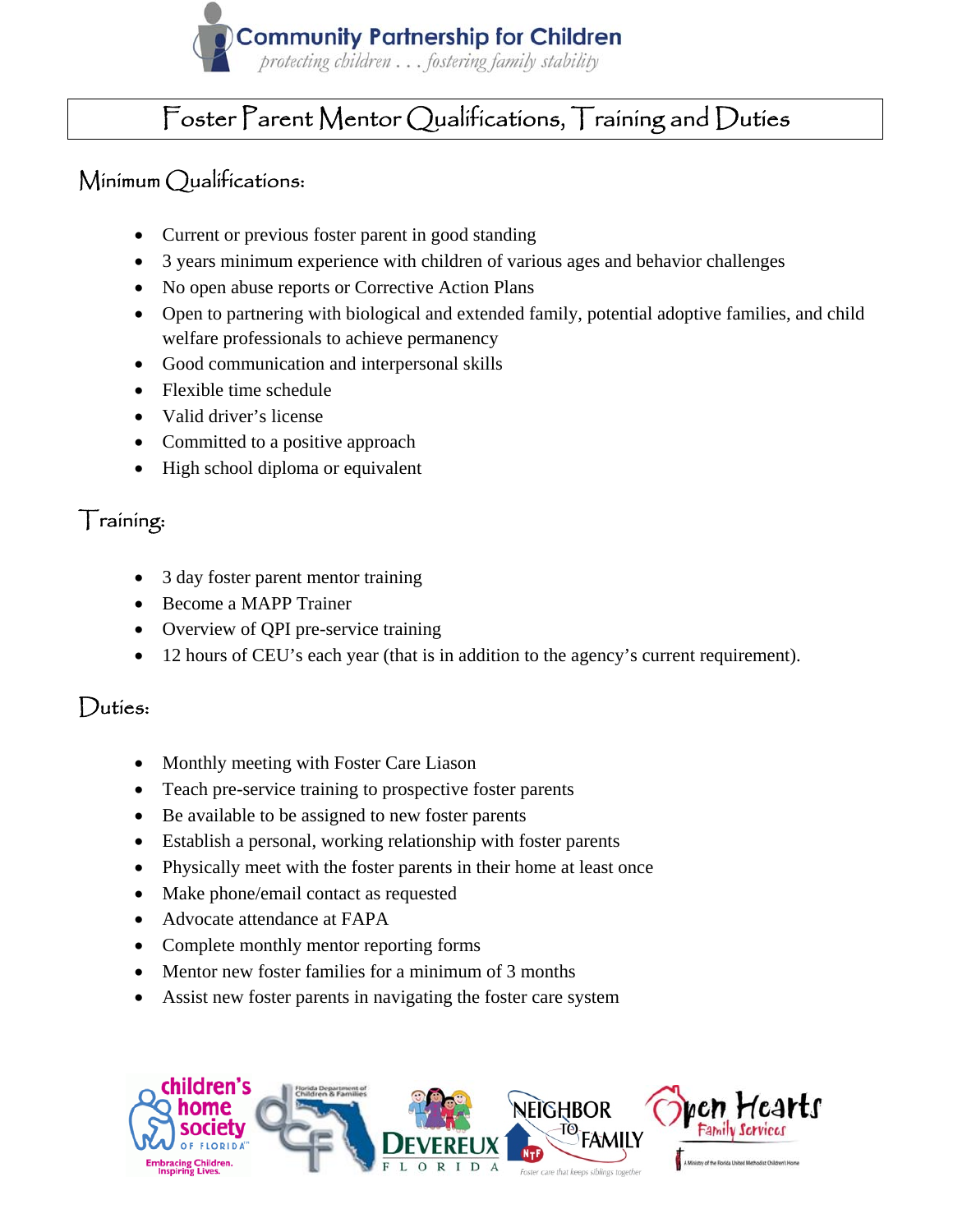

# Foster Parent Mentor Application

|                                                                                          |      | Are you currently a licensed foster parent in Volusia, Flagler or Putnam Counties?                               |  |  |
|------------------------------------------------------------------------------------------|------|------------------------------------------------------------------------------------------------------------------|--|--|
|                                                                                          |      | Which CPA (CHS, Devereux, FUMCH or NTF) is your licensing provider?                                              |  |  |
|                                                                                          |      | How long have you been (or were you) a foster parent? ___________________________                                |  |  |
| Please list all biological and adopted children under the age of 18 reside in your home: |      |                                                                                                                  |  |  |
|                                                                                          | Name | Age                                                                                                              |  |  |
|                                                                                          |      |                                                                                                                  |  |  |
|                                                                                          |      | and the control of the control of the control of the control of the control of the control of the control of the |  |  |
| Please list all foster children (first name only) who reside in your home:               |      |                                                                                                                  |  |  |
|                                                                                          | Name | Age                                                                                                              |  |  |
|                                                                                          |      |                                                                                                                  |  |  |
|                                                                                          |      |                                                                                                                  |  |  |
|                                                                                          |      |                                                                                                                  |  |  |
|                                                                                          |      |                                                                                                                  |  |  |